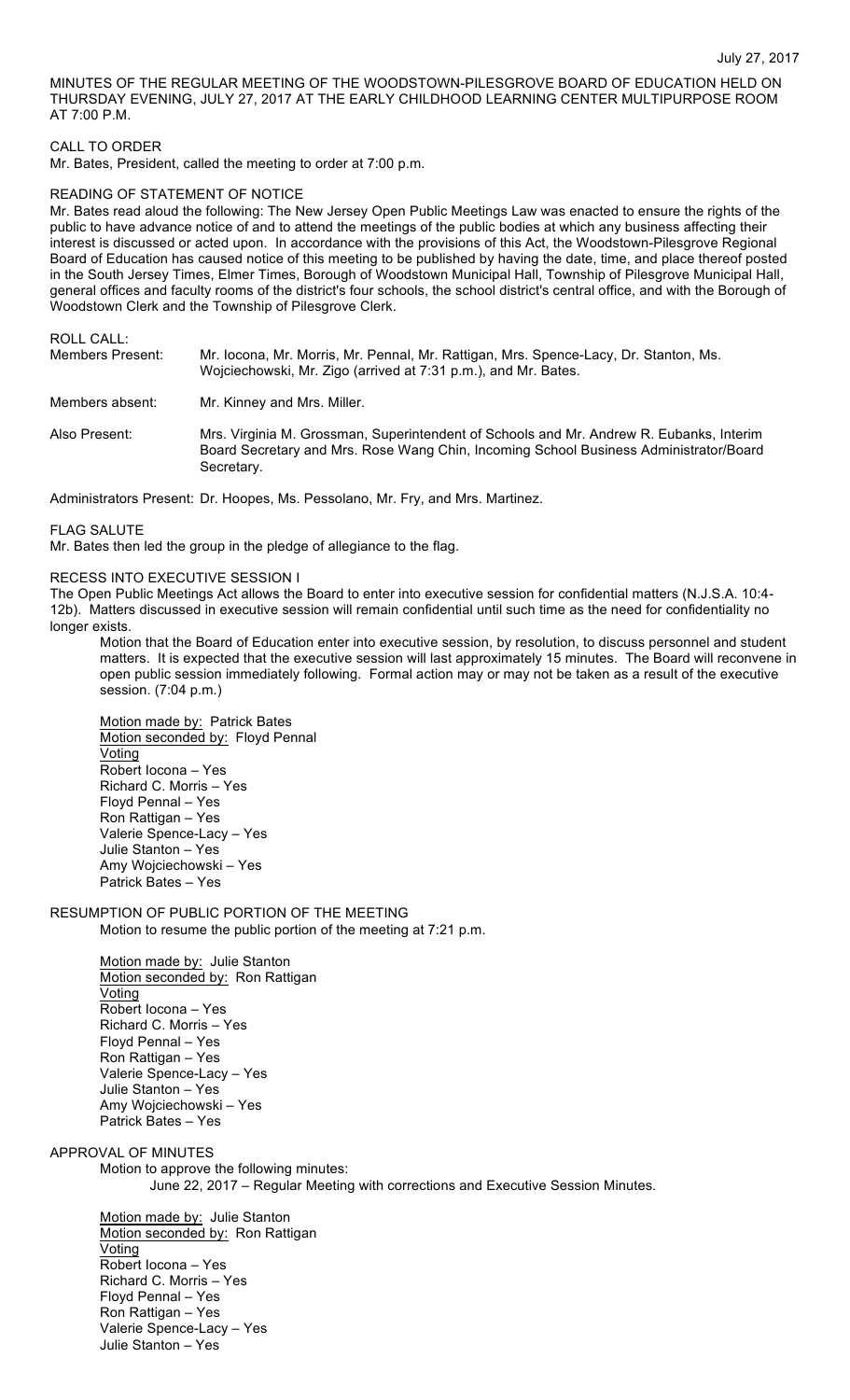Amy Wojciechowski – Yes Patrick Bates – Yes

AUDIENCE PARTICIPATION (Agenda Items Only) – None.

EDUCATIONAL PROGRAMS COMMITTEE REPORT AND RECOMMENDATIONS -- Mrs. Valerie Spence-Lacy, **Chairperson** 

Motion to approve the following District and High School items:

Approval of the following textbooks for the 2017-2018 school year: College Physics: A Strategic Approach, AP Edition (attachment)

Approval of the Harassment, Intimidation and Bullying report dated June 12, 2017. (NOTE: This report was acknowledged at the June 2017 meeting and must now be approved.)

Approval to enter into an agreement with the Penns Grove-Carneys Point Regional School District as LEA in the Title III Consortium for the 2017-2018 school year.

Approval of a three (3) year contract for an IXL Site License for Math for 1,000 students in grades PK - 12 for the 2017-2018 school year. Cost - \$19,680. NOTE: The contract includes One year free pilot (2017-2018) of ELA for 1,000 students.

Approval of the July 2017 Extra Duty Curriculum Writing list for the Summer of 2017. (see page \_\_\_)

Approval of the following Professional Development for the 2017-2018 school year: Board of Education Members to attend the 207 Annual Workshop in Atlantic City from October 23-26, 2017. Group registration - \$1,400; Hotel for 3 rooms - \$873.

Approval of the July 2017 High School Field Trip list. (see page \_\_\_)

Approval of the High School Research Club to go to the Pigeon Key Marine Science Center from June 27, 2018 through July 1, 2018. Cost per student - \$1,200 (students will be fundraising).

Policy Statement: Accept and reaffirm the curriculum as it is aligned with the New Jersey Core Curriculum Content Standards, textbooks, policies (including Student Records Policy #5125), practices and procedures of the Woodstown-Pilesgrove Regional School District Board of Education recognizing that these items may be amended when necessary with Board approval.

Motion made by: Valerie Spence-Lacy Motion seconded by: Julie Stanton Voting Robert Iocona – Yes Richard C. Morris – Yes Floyd Pennal – Yes Ron Rattigan – Yes Valerie Spence-Lacy – Yes Julie Stanton – Abstained to the High School Research Club trip only. Amy Wojciechowski – Yes Patrick Bates – Yes

Motion to approve the following Middle School, Shoemaker School, and Early Childhood Learning Center items (voting not applicable to sending district representatives):

Approval of the following Clinical Practice Placements for the 2017-2018 school year:

Holly Kitchin for a Health Teaching Internship during the 2017-2018 school year.

Approval of the following Field Trips for the 2017-2018 school year: Middle School July 2017 list (see page \_\_\_)

Approval of the following Professional Development for the 2017-2018 school year: Kimberly Mullison (Mary Shoemaker School) to attend the 2 Sisters Professional Development workshop on July 29 - July 30,2017. Total cost - \$590 (\$295/day). NOTE: All information will be shared with staff during an In-service time.

Motion made by: Valerie Spence-Lacy Motion seconded by: Floyd Pennal **Voting** Robert Iocona – Yes Floyd Pennal – Yes Ron Rattigan – Yes Valerie Spence-Lacy – Yes Julie Stanton – Yes Amy Wojciechowski – Yes Patrick Bates – Yes

POLICY COMMITTEE REPORT AND RECOMMENDATIONS – Mr. Robert Iocona, Chairperson. Motion to approve the following policies for first reading: Policy #3510 - Operation and Maintenance of Plant Policy #3516 - Safety Policy #3542.2 - School Meal Program Arrears Policy #5119 - Transfers Policy #5141.3 - Health Examinations and Immunizations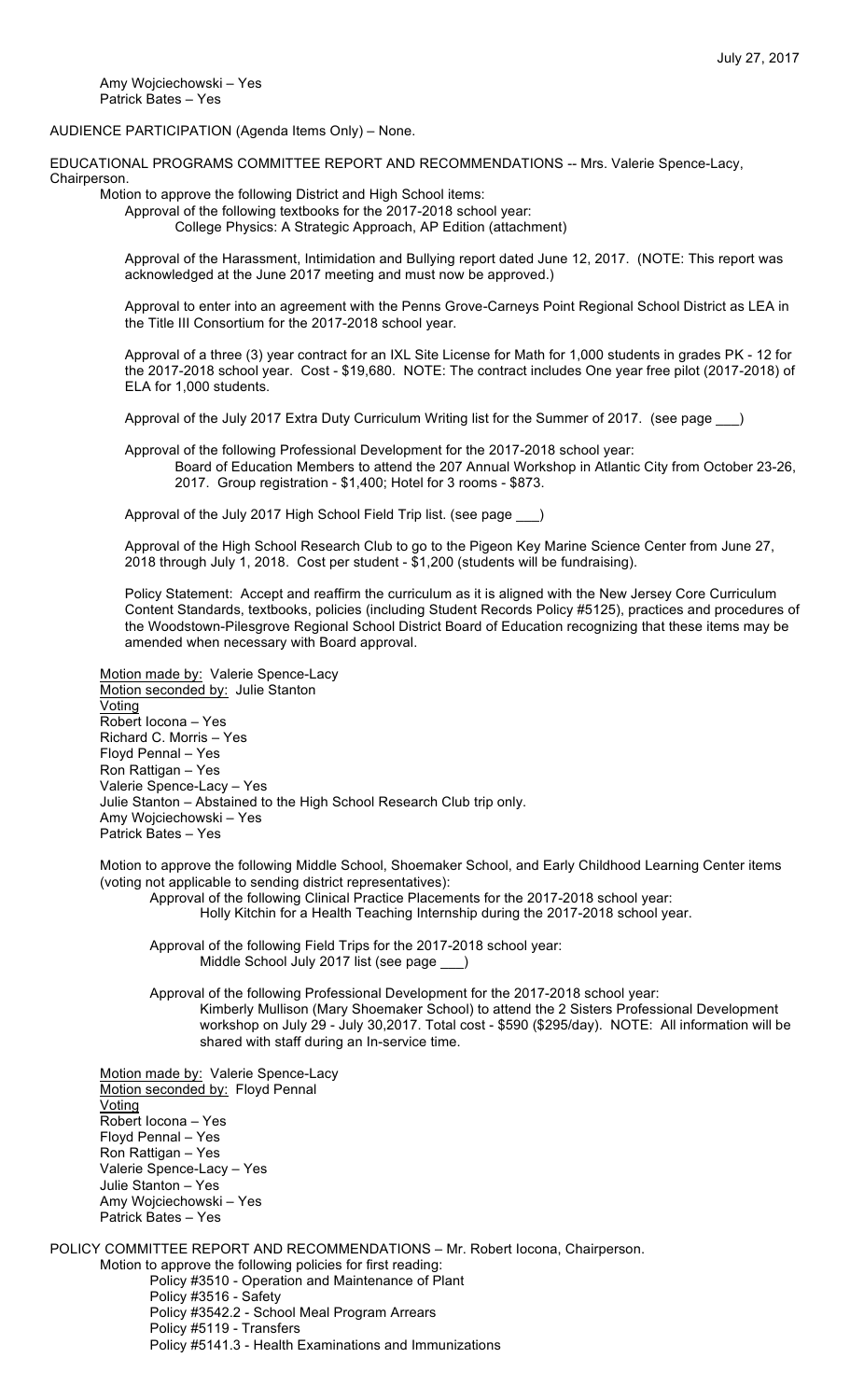Policy #5141.4 - Missing, Abused and Neglected Children Policy #6010 - Goals and Objectives Policy #6114 - Emergency and Disaster Preparedness Policy #6140 - Curriculum Adoption Policy #6141 - Curriculum Design and Development Policy #6142 - Subject Fields Policy #6142.4 - Physical Education and Health Policy #6142.10 - Internet Safety and Technology Policy #6125.1 - Intramural and Interscholastic Competition Policy #6146 - Graduation Requirements Policy #6162.5 - Research Policy #6131.1 - Media Center/Library Policy #6164.4 - Child Study Team Policy #6171 - Special Instructional Programs Policy #6173 - Home Instruction Policy #6200 - Adult/Community Education

Motion made by: Robert locona Motion seconded by: Julie Stanton Voting Robert Iocona – Yes Richard C. Morris – Yes Floyd Pennal – Yes Ron Rattigan – Yes Valerie Spence-Lacy – Yes Julie Stanton – Yes Amy Wojciechowski – Yes Patrick Bates – Yes

PERSONNEL COMMITTEE REPORT AND RECOMMENDATIONS -- Mrs. Eileen Miller, Chairperson. Motion to approve the following District and High School appointments/items as recommended by the Superintendent:

Retirements/Resignations

Acceptance of a retirement letter from Linda Williams, Secretary to Director of Curriculum, effective January 1, 2018

Acceptance of the resignation of Alison Morrison, Library Media Specialist, effective August 22, 2017.

Acceptance of the resignation of Kimberly Gerardi, Middle/High Library Aide, effective August 1, 2017.

Acceptance of the resignation of Josephine DiStafano as the Advisor of the Photography Club for the 2017-2018 school year.

Acceptance of the resignation of Joseph Ursino, Guidance Counselor, effective August 31, 2017.

Rescind the appointment of Carol Bowling as a Cafeteria Worker for the 2017-2018 school year.

New Employees-*All new employees are pending Criminal History Background Check*

Approval of James Bracciante as the Library Media Specialist at the Middle/High School for the 2017-2018 school year effective 9/1/2017. Salary - BA, Step 1 (\$49,948). (NOTE: replacement for Alison Morrison).

Transfers/Appointments

Approval to transfer Katie Nicotra from a One-to-One Special Education Teacher to a High School Special Education Teacher. No change in salary/benefits (replacing Meghan Taylor).

Approval of Carol Bowling as the Maintenance Secretary for the 2017-2018 school year effective August 1,2017. NOTE: This is in addition to her current position as Transportation Coordinator. No change in salary.

Approval to transfer Kristine Knorr from a Special Education Teacher to High School Guidance Counselor. No change in salary/benefits (replacing Joe Ursino).

Approval of Michelle Ottaviano (cafeteria) for up to 15 days (5 hours/day) at her per diem rate during the Month of August 2017.

Volunteers

Approval of the July 2017 High School Volunteer list for the 2017-2018 school year. (see page  $\rightarrow$ 

### Extra Duty/Additional Stipends

Approval of the High School Extra Duty request for July 2017. (see page \_

Approval of 7th Period Class schedule for the 2017-2018 school year. (see page \_\_\_)

Approval of Christopher Snyder to serve as the Host Site Academy Supervisor/Liaison for the Salem County Vo-Tech for the 2017-2018 school year. Stipend provided through Salem County Vo-Tech.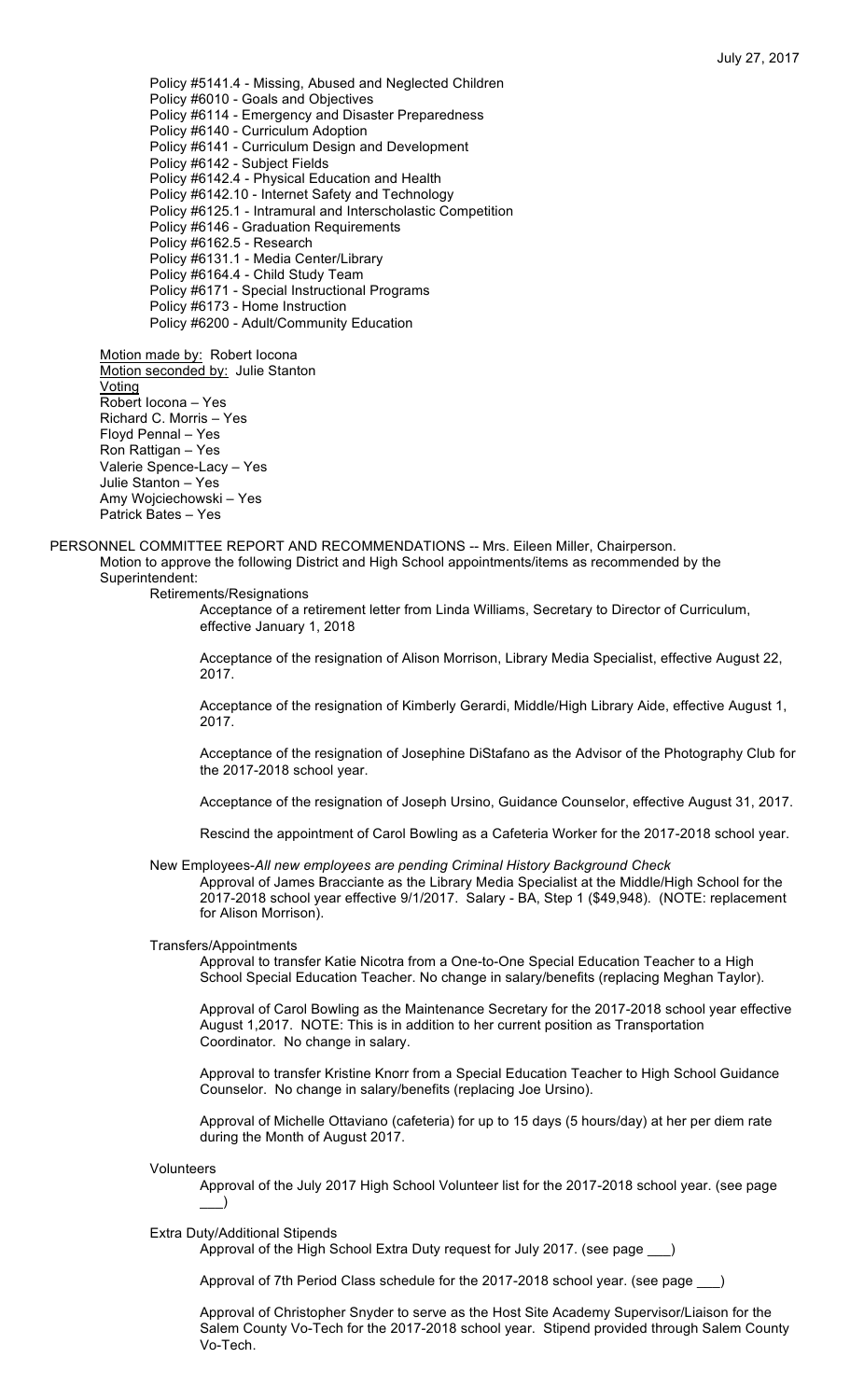Motion made by: Ron Rattigan Motion seconded by: Floyd Pennal Voting Robert Iocona – Yes Richard C. Morris – Yes Floyd Pennal – Yes Ron Rattigan – Yes Valerie Spence-Lacy – Yes Julie Stanton – Abstained to the High School Extra Duty request only. Amy Wojciechowski – Yes Travis Zigo – Yes Patrick Bates – Yes

Motion to approve the following Middle School, Shoemaker School, and Early Childhood Learning Center appointments/items as recommended by the Superintendent (voting not applicable to sending district representatives):

Retirements/Resignations

Acceptance of the resignation letter of Elizabeth Post, Cafeteria Aide (Mary Shoemaker), effective June 28, 2017.

Acceptance of the resignation letter of Lisa O'Brien, Kindergarten Teacher (ECLC), effective August 30, 2017.

Acceptance of the resignation letter of Kim Nelson, Guidance Counselor (Middle School) effective July 1, 2017.

Acceptance of the resignation letter of Grant Hildebrand, Guidance Counselor (MSS/ECLC) effective July 17, 2017.

New Employees - *All new employees are pending Criminal History Background Check* Approval of Johanna Riggins as a Cafeteria Aide at the Mary Shoemaker Elementary School effective 9/1/2017 through 6/30/2018. Salary - \$9.48 per hour for 2 1/2 hours per day. NOTE: replacement for Elizabeth Post.

Approval of Kristina Johnson as a School Nurse at the Mary Shoemaker Elementary School effective 9/1/2017 through 6/30/2018. Salary - MA Step 1 (\$53,196 pending negotiations).

**Substitutes** 

Approval of Jessica Lucas as a Grade 3, Long-term Substitute Teacher from 9/1/2017 through approximately 12/31/2017. Salary - BA, Step 1 (\$49,948 pro-rated- no benefits). (Note: This appointment is to cover the leave of absence for Justine Asay.)

Approval of Bruce Hunter as a Kindergarten, Long-term Substitute Teacher from 9/1/2017 through approximately 12/13/2017. Salary - BA, Step 1 (\$49,948 pro-rated-no benefits). (Note: This appointment is to cover the leave of absence for Allison Schulze.)

Approval of Staci Clendining as a Long Term Certificated Substitute Teacher effective September 5, 2017. Salary - \$49,948 (.643 of BA, Step 1) pending negotiations. NOTE: This was approved at the June Board Meeting but this is a part time position (.643) and wasn't designated in the original motions**.** Ms. Clendining is in for Debra Mahoney who is on a medical leave of absence.

Volunteers - 2017-2018 School Year

Approval of the July 2017 Volunteer list for Middle School. (see page \_\_\_)

# Additional Duties - 2017-2018 School Year

Approval of Gary Lowden as a Home Instructor/Tutor for Student ID #6895744352 during the summer of 2017 for up to 12 hours of instruction. Hourly rate - \$35.86/hour plus mileage.

Approval of the July 2017 extra duty list for the STAND summer program. (see page \_\_\_)

Approval of the July 2017 extra duty list for Middle School. (see page

Motion made by: Ron Rattigan Motion seconded by: Floyd Pennal **Voting** Robert Iocona – Yes Floyd Pennal – Yes Ron Rattigan – Yes Valerie Spence-Lacy – Yes Julie Stanton – Yes Amy Wojciechowski – Yes Travis Zigo – Yes Patrick Bates – Yes

FINANCE/FACILITIES/TRANSPORTATION COMMITTEE REPORT AND RECOMMENDATIONS -- Mr. Floyd Pennal, Chairperson.

Motion to approve the following financial reports: (see Board Minutes Financial Back-up Binder for details). Pursuant to N.J.A.C. 6A:23A-16.10 (c)3, I certify that as of June 30, 2017, no budgetary line item account has obligations and payments (contractual orders) which in total exceed the amount appropriated by the Woodstown-Pilesgrove Regional Board of Education pursuant to N.J.S.A. 18A:22-8.1 and N.J.S.A.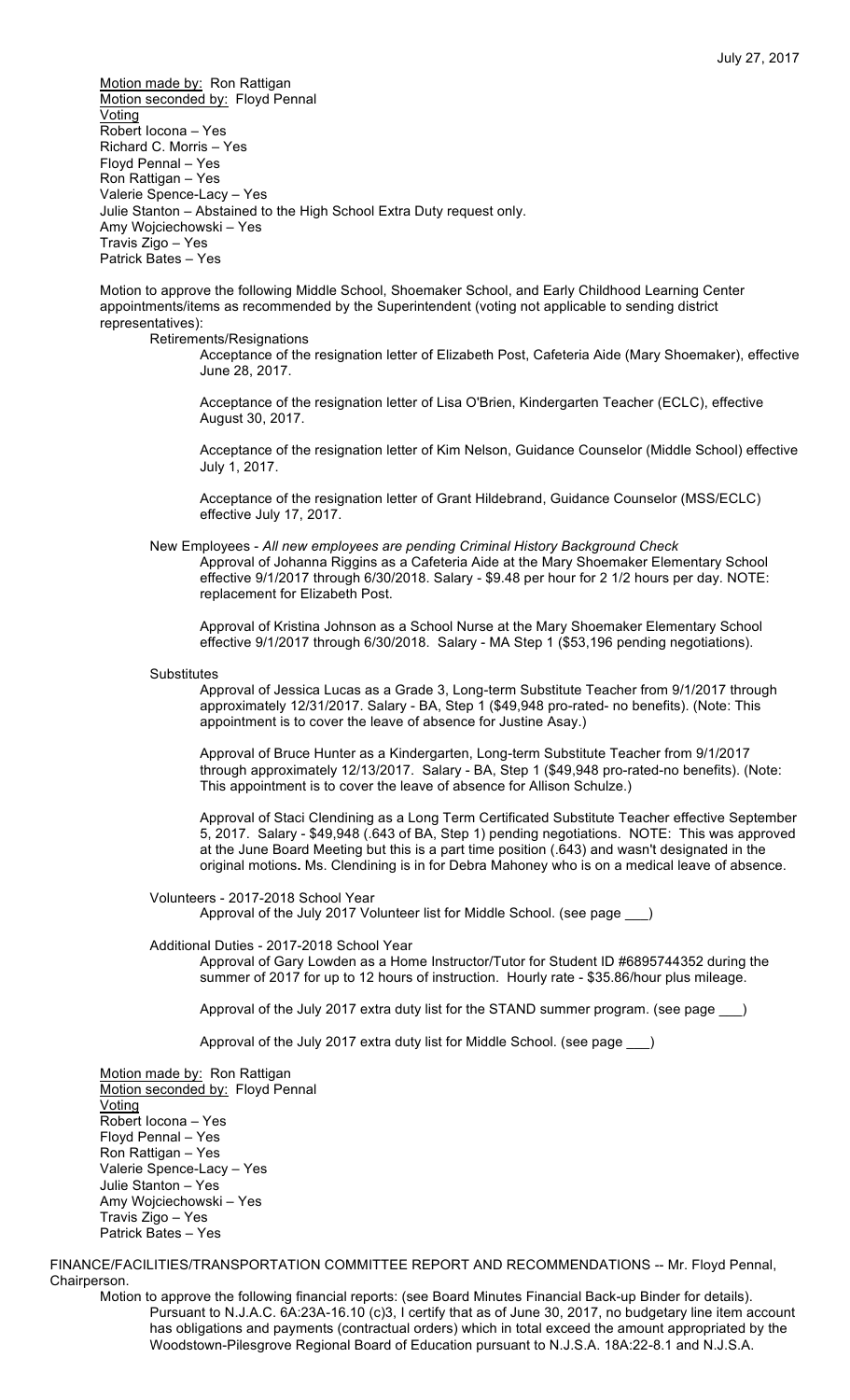18A:22-8.2 and no budgetary line item account has been over-expended in violation of N.J.A.C. 6:23- 16.10 (a)1.

 $\frac{1}{2}$  ,  $\frac{1}{2}$  ,  $\frac{1}{2}$  ,  $\frac{1}{2}$  ,  $\frac{1}{2}$  ,  $\frac{1}{2}$  ,  $\frac{1}{2}$  ,  $\frac{1}{2}$  ,  $\frac{1}{2}$  ,  $\frac{1}{2}$  ,  $\frac{1}{2}$  ,  $\frac{1}{2}$  ,  $\frac{1}{2}$  ,  $\frac{1}{2}$  ,  $\frac{1}{2}$  ,  $\frac{1}{2}$  ,  $\frac{1}{2}$  ,  $\frac{1}{2}$  ,  $\frac{1$ 

Board Secretary **Date** 

The June 30, 2017, final Report of the Treasurer of School Funds for the 2016-2017 school year is in agreement with the June 30, 2017, final Report of the Board Secretary, pending audit.

Pursuant to N.J.A.C. 6A:23A-16.10(c)4, that the Woodstown-Pilesgrove Regional Board of Education certifies that as of June 30, 2017, and after review of the Secretary's Monthly Financial Report and the Treasurer's Monthly Financial Report and upon consultation with the appropriate district officials, to the best of the Board's knowledge, no major account or fund has been over-expended in violation of N.J.A.C. 6A:23A-16.10(a)1 and that sufficient funds are available to meet the district's financial obligations for the remainder of the fiscal year.

Approval of EFT's for June 2017, additional hand check payments for June 2017, and payment list for the month of July 2017 and additional payment list for the month of June 2017.

Approval of transfer of funds as previously approved by the Superintendent pursuant to 18A:22-8.1 for the month of June 2017.

Acceptance of the following reports

Student Activities and Athletics for the month of June 2017. Scholarships for the month of June 2017. Odyssey of the Mind for the month of June 2017. Cafeteria for the month of February and June 2017. Woodstown Community School for the month of June 2017.

Motion made by: Floyd Pennal Motion seconded by: Travis Zigo Voting Robert Iocona – Yes Richard C. Morris – Yes Floyd Pennal – Yes Ron Rattigan – Yes Valerie Spence-Lacy – Yes Julie Stanton – Yes Amy Wojciechowski – Yes Travis Zigo – Yes Patrick Bates – Yes

Motion to approve the following District and High School items:

Contract with Y.A.L.E. School Inc., for the attendance of high school student (NJSmart #8687942115) in the amount of \$60,301.50 beginning July 5, 2017 through the 2017-2018 school year.

Submission of the IDEA grant application in the amount of \$304,775.00 (Basic) and \$4,445.00 (Preschool) for the 2017-2018 school year.

Appointment of Rose Chin, SBA, as the Public Agency Compliance Officer (P.A.C.O.) effective August 1, 2017 through the remainder of the 2017-2018 school year.

Change order increase for Falasca Mechanical for the Woodstown HS/MS HVAC & Miscellaneous Renovations project in the amount of \$23,209.19.

Change order increase for Falasca Mechanical for the Woodstown HS/MS HVAC & Miscellaneous Renovations project in the amount of \$144,855.15.

Change order increase for Garozzo & Scimeca Construction, Inc., for the Woodstown High School/Middle School Window and Partial Door Replacement and Mary S. Shoemaker School Partial Door Replacement project in the amount of \$41,479.90.

Apply for the 2018 Perkins grant and accept the award in the amount of \$8,046.00.

Use of facilities fee to be charged to the following groups who have requested use of entire building as follows:

SJ Chorus Auditions to be held November 18, 2017 - \$1,000.00.

Odyssey of the Mind Regional Tournament to be held March 16-17, 2018 - \$2,000.00.

Renewal of contracts with Gloucester County Special Services School District for Vo-Tech students to and from Woodstown High School for the 2017-2018 school year at the CPI increase of .30 as follow: (Note: Cost will be shared with Alloway and Upper Pittsgrove School Districts):

Route 1193A for a total route cost of \$157.35 per diem, plus a 7% administrative fee.

Route 1193B for a total route cost of \$99.85 per diem, plus a 7% administrative fee.

Joint transportation agreement with Upper Pittsgrove School District for the 2017-2018 school year to transport high/middle school students to and from school. Total cost of \$15,057.50

WHS-2 - \$4,461.55 WHS-3 - \$5,019.13 WHS-6 - \$1,673.04 WHS-9 - \$3,903.77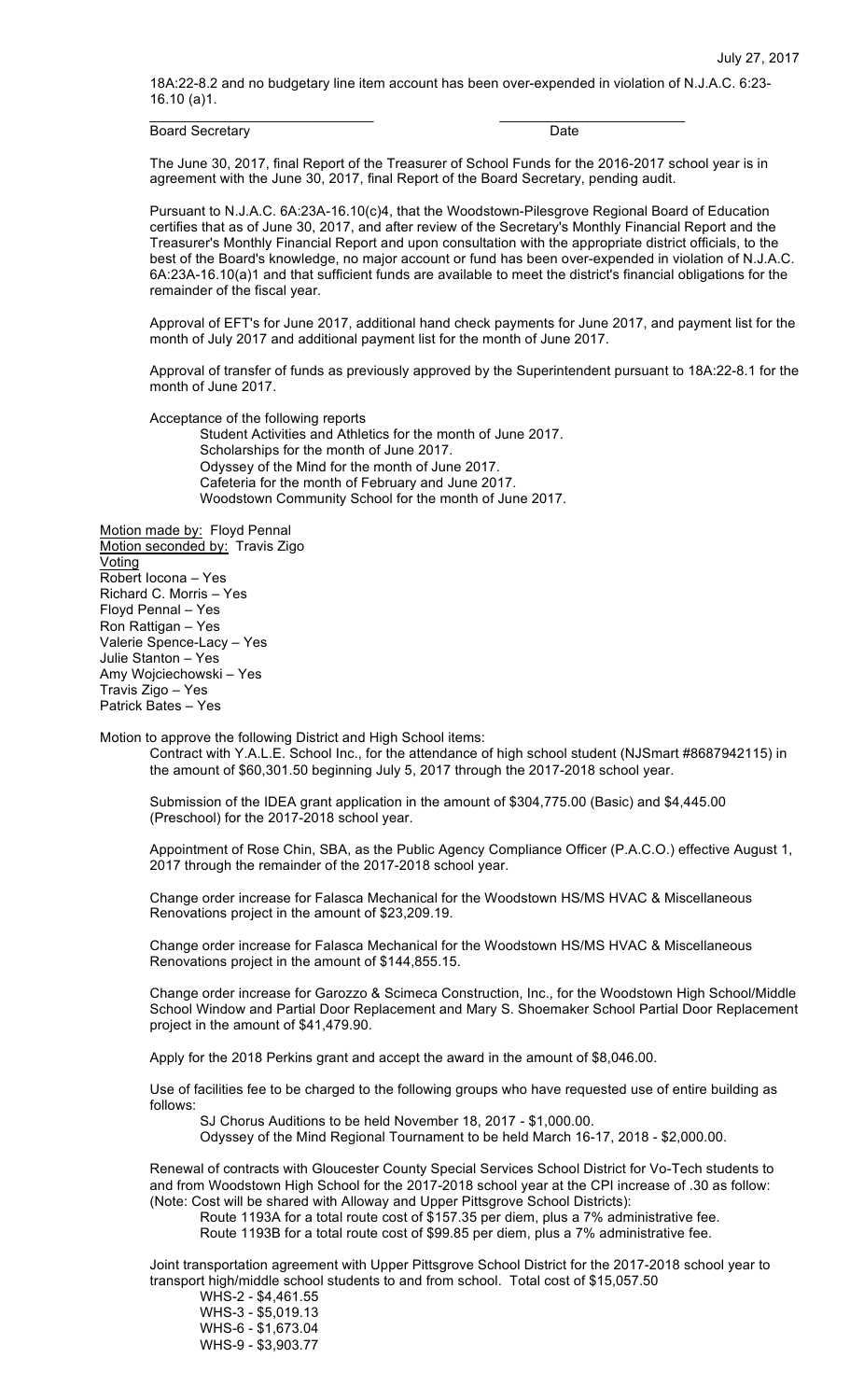Renewal of district transportation contracts with B. R. Williams, Inc. for the 2017-2018 school year at CPI of .30 for Woodstown High School, Woodstown Middle School, Mary S. Shoemaker School and the William Roper Early Childhood Learning Center students. (see page \_\_)

Quoted contract with Gloucester County Special Services School District for special education out-ofdistrict students for summer 2017 as follows:

Route SS460 to Grasso's Farm Market to transport one post graduate student

(NJSMART#4971130297) at a total route cost of \$118.95 per diem, plus a 7% administrative fee.

Change order increase for CM3 Building Solutions, Inc., for the Cameras and Access Door Controls project in the amount of \$27,600.00.

Modification of the 2017-2018 school district budget revenues as follows: Reduction in Adjustment Aid - Account # 10-3178 (\$12,304.00) Increase in Budgeted Fund Balance - Account #10-303 \$12,304.00

Bridgeton Board of Education to provide home instruction services to high school student (NJSmart #7627063017) while hospitalized from June 2, 2017 through June 12, 2017 in the amount of \$30.00 per hour for a total cost of \$420.00.

Motion made by: Floyd Pennal Motion seconded by: Robert locona Voting Robert Iocona – Yes Richard C. Morris – Yes Floyd Pennal – Yes Ron Rattigan – Yes Valerie Spence-Lacy – Yes Julie Stanton – Yes Amy Wojciechowski – Yes Travis Zigo – Yes Patrick Bates – Yes

Motion to approve the Middle School and Elementary School items (voting not applicable to sending district representatives):

Contract with Pineland Learning Center for the attendance of middle school student (NJSmart# 6216115392) in the amount of \$52,560.00 for the 2017-2018 school year.

Contract with the State of New Jersey, Commission for the Blind and Visually Impaired for elementary school student (NJSmart# 7676025570) in the amount of \$1,900.00 for the 2017-2018 school year.

Contract with Gloucester County Special Services School District for in-district transportation route for summer 2017 as follows:

Route SS454 to Mary S. Shoemaker School beginning July 5, 2017 to July 27, 2017, Monday through Thursday, at a total route cost of \$192.00 per diem, plus a 7% administrative cost. This route is being paid under Title I Grant.

Renewal of contract with Gloucester County Special Services School District for special education out-ofdistrict student for the 2017-2018 school year as follows:

Route Y1178 to Pineland Learning Center to transport one middle school student (NJ SMART #6216115392) at a total route cost of \$211.75 per diem, plus a 7% administrative fee.

Renewal of contracts with Gloucester County Special Services School District for special education indistrict students for the 2017-2018 school year at the CPI increase of .30 as follows (Note: Per diem cost are the total route cost. Some of the routes contain students from other districts and therefore the cost per diem will be prorated accordingly by Gloucester County Special Services School District.:

Route Y794 to transport Early Childhood Learning Center and Mary S. Shoemaker students to and from school at a total route cost of \$202.49 per diem with an aide, plus a 7% administrative fee.

Route Y978 to transport Early Childhood Learning Center (mid-day) students to and from school at a total route cost of \$103.21 per diem with an aide, plus a 7% administrative fee.

Joint transportation agreement with Pittsgrove Township Board of Education for Route SAL-E1 to transport one middle school student (NJ SMART #7182903077) to Salem County Special Services (Salem/Mannington Campus) with aide on bus for Summer 2017 from July 7, 2017 to August 8, 2017, Monday through Thursday, at a total route cost of \$1,019.96.

Quoted contract with Gloucester County Special Services School District Route SF1542 to transport one middle school (NJ SMART #7871656112) to Camp Edge in Alloway from August 7, 2018 to August 11, 2017 for a total of 5 days at \$102.00 per diem, plus a 7% administrative fee.

Quoted contracts with Gloucester County Special Services School District for special education out-ofdistrict students for summer 2017 as follows:

Route SS420 to Salem County Special Services School District to transport one middle school student (NJSMART# 8023053951) at a shared route cost of approximately \$25.00 per diem, plus a 7% administrative fee.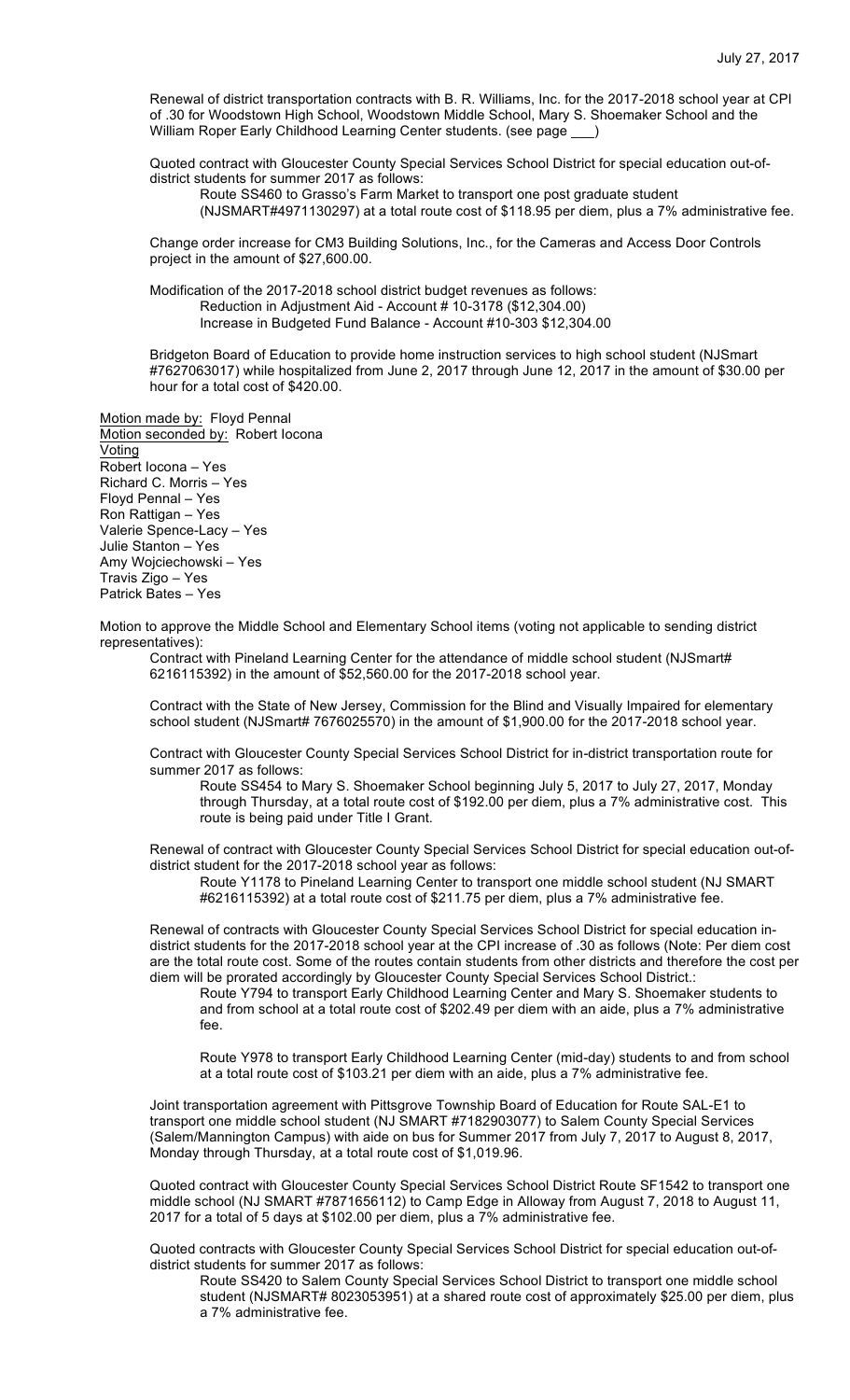Revision to the Mary Shoemaker School and Early Childhood Learning Center 2017-2018 school breakfast price from \$2.30 to \$2.25 as per the Maximum Price Schedule issued by the Department of Agriculture.

Motion made by: Floyd Pennal Motion seconded by: Robert Iocona **Voting** Robert Iocona – Yes Floyd Pennal – Yes Ron Rattigan – Yes Valerie Spence-Lacy – Yes Julie Stanton – Yes Amy Wojciechowski – Yes Travis Zigo – Yes Patrick Bates – Yes

OLD BUSINESS ITEMS – None.

# NEW BUSINESS ITEMS – None.

AUDIENCE PARTICIPATION (Non-Agenda Items Only) - None

### OTHER REPORTS

President -- Mr. Pat Bates reported on the following:

- Congratulated Mrs. Wojciechowski on the birth of her child
- Negotiations continue.

Superintendent -- Mrs. Virginia M. Grossman reported on the following:

• Letters of gratitude will be mailed to all of the elected officials involved in this process of giving the sending district's expanded voting rights.

Business Administrator -- Mr. Andrew R. Eubanks, School Business Administrator/Board Secretary reported on the following:

• Thanked the Board for allowing him to serve the district.

# ADMINISTRATIVE REPORTS

Superintendent's Monthly Report.

#### SENDING DISTRICT REPORTS

Alloway Township -- Mr. Richard Morris stated that he is pleased about the expansion of the sending district voting rights.

Upper Pittsgrove Township -- Mr. Michael Kinney was not in attendance.

SCHOOL AGE CHILD CARE (SACC) REPORT -- Mr. Robert Iocona had nothing to report.

DELEGATE REPORT – Mrs. Eileen Miller was not in attendance. Mrs. Grossman read allowed a prepared report from Mrs. Miller.

AG SCIENCE ADVISORY BOARD REPORT– Mrs. Grossman reported on the Ag tour that she participated in.

# FUTURE MEETINGS

- August 15, 2017 -- Finance/Facilities Committee, 5:30 p.m., district office.
- August 15, 2017 -- Policy Committee, 6:30 p.m., district office.
- August 17, 2017 -- Ed Programs Committee, 5:30 p.m., district office.
- August 17, 2017 -- Personnel Committee, 6:30 p.m., district office.
- August 24, 2017 -- Regular Board Meeting, 7:00 p.m., Mary S. Shoemaker School Library.

### ADJOURNMENT

Motion to adjourn this meeting at 8:18 p.m.

Motion made by: Floyd Pennal Motion seconded by: Robert locona Voting Robert Iocona – Yes Richard C. Morris – Yes Floyd Pennal – Yes Ron Rattigan – Yes Valerie Spence-Lacy – Yes Julie Stanton – Yes Amy Wojciechowski – Yes Travis Zigo – Yes Patrick Bates – Yes

Respectfully submitted,